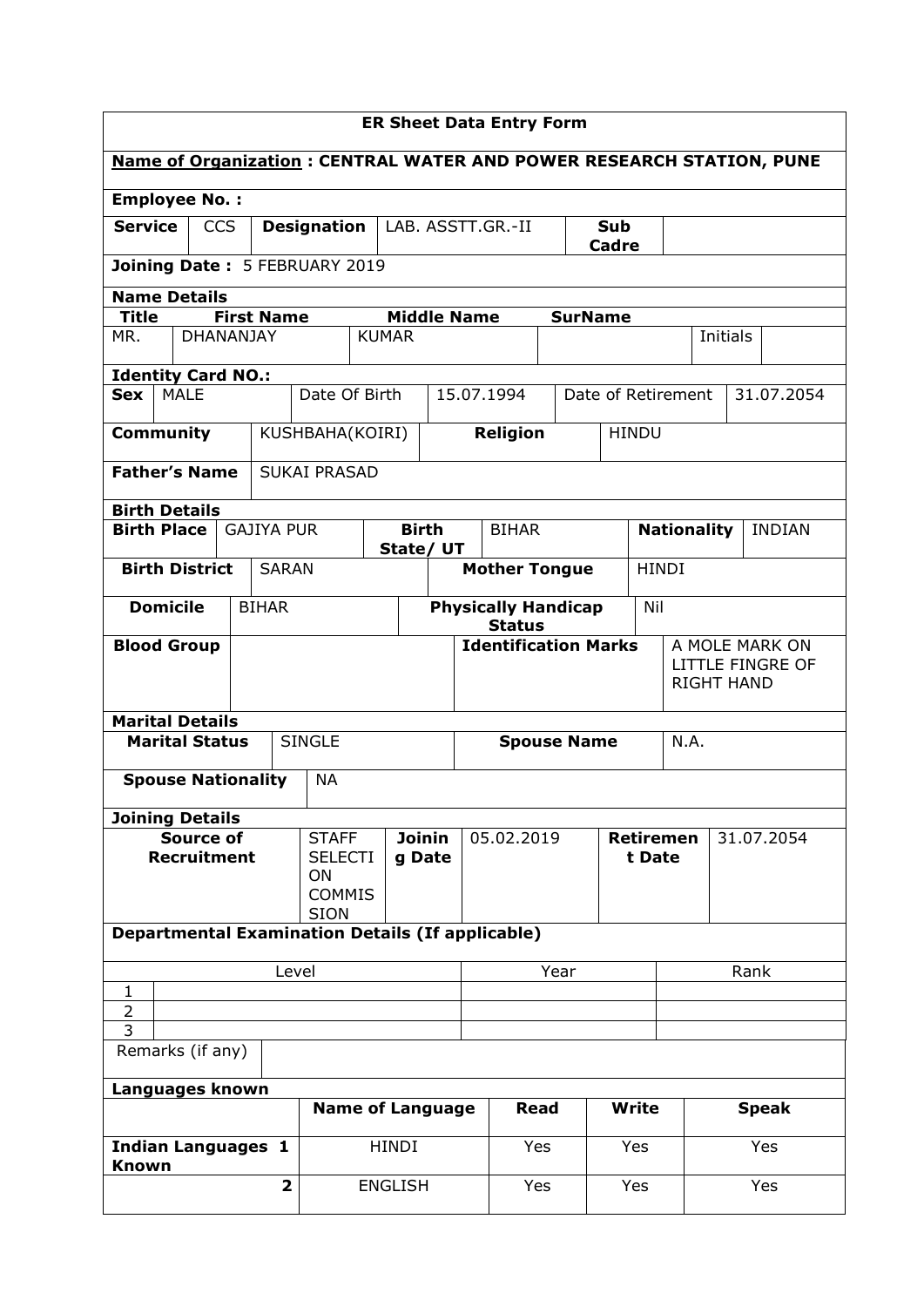| Foreign Languages<br>Known |  |  |
|----------------------------|--|--|
|                            |  |  |
| -                          |  |  |
|                            |  |  |
| 3                          |  |  |
|                            |  |  |

## Details of deputation (if applicable)

| Name of the Office | Post held at that<br>time in parent office | Name of post<br>selected for)<br>deputation |       | Period of deputation |
|--------------------|--------------------------------------------|---------------------------------------------|-------|----------------------|
|                    |                                            |                                             | Since | From                 |
|                    |                                            |                                             |       |                      |

## Details of Foreign Visit

| SI.<br>No. | Place of Visit | Date of<br>visit | Post held at<br>that time | Whether it<br>is a<br>personal or<br>official visit | Details of visit |
|------------|----------------|------------------|---------------------------|-----------------------------------------------------|------------------|
|            |                |                  |                           |                                                     |                  |

## Transfer/Posting Detail (if applicable)

| Place                         |                               |                 | Period of posting     |                   |               |                         |                                                                                                           |  |  |
|-------------------------------|-------------------------------|-----------------|-----------------------|-------------------|---------------|-------------------------|-----------------------------------------------------------------------------------------------------------|--|--|
|                               |                               | Since           |                       |                   |               | From                    |                                                                                                           |  |  |
|                               |                               |                 |                       |                   |               |                         |                                                                                                           |  |  |
|                               |                               |                 |                       |                   |               |                         |                                                                                                           |  |  |
|                               |                               |                 |                       |                   |               |                         |                                                                                                           |  |  |
|                               |                               |                 |                       |                   |               |                         | Qualification (Use extra photocopy sheets for multi qualifications, experience, training, awards details) |  |  |
| Qualification                 |                               |                 |                       | <b>Discipline</b> |               | <b>Specialization 1</b> |                                                                                                           |  |  |
| B.SC. (Honours)               |                               |                 | <b>PHYSICS</b>        |                   |               | <b>PHYSICS</b>          |                                                                                                           |  |  |
|                               |                               |                 |                       |                   |               |                         |                                                                                                           |  |  |
| Year                          |                               | <b>Division</b> | % Marks<br>CGPA /     |                   |               |                         | <b>Specialization 2</b>                                                                                   |  |  |
| 2015                          |                               |                 |                       |                   | 62.13         |                         |                                                                                                           |  |  |
|                               |                               |                 |                       |                   |               |                         |                                                                                                           |  |  |
| <b>Institution</b>            |                               |                 | <b>University</b>     |                   | <b>Place</b>  |                         | <b>Country</b>                                                                                            |  |  |
| L.M.V COLLEGE                 |                               |                 | <b>J.P UNIVERSITY</b> |                   | CHAPRA, SARAN |                         | <b>INDIA</b>                                                                                              |  |  |
| HAFIZPUR BANIYAPUR            |                               |                 |                       |                   |               |                         |                                                                                                           |  |  |
|                               |                               |                 |                       |                   |               |                         |                                                                                                           |  |  |
| <b>Experience</b>             |                               |                 |                       |                   |               |                         |                                                                                                           |  |  |
| <b>Type of Posting</b>        | <b>Level</b>                  |                 |                       |                   |               |                         |                                                                                                           |  |  |
| On Probation                  |                               |                 |                       | Group c           |               |                         |                                                                                                           |  |  |
| <b>Designation</b>            | <b>Present Position</b>       |                 |                       |                   |               |                         |                                                                                                           |  |  |
| Laboratory Assistant Grade-II | Laboratory Assistant Grade-II |                 |                       |                   |               |                         |                                                                                                           |  |  |
| <b>Ministry</b>               | <b>Department</b>             |                 |                       |                   |               |                         |                                                                                                           |  |  |